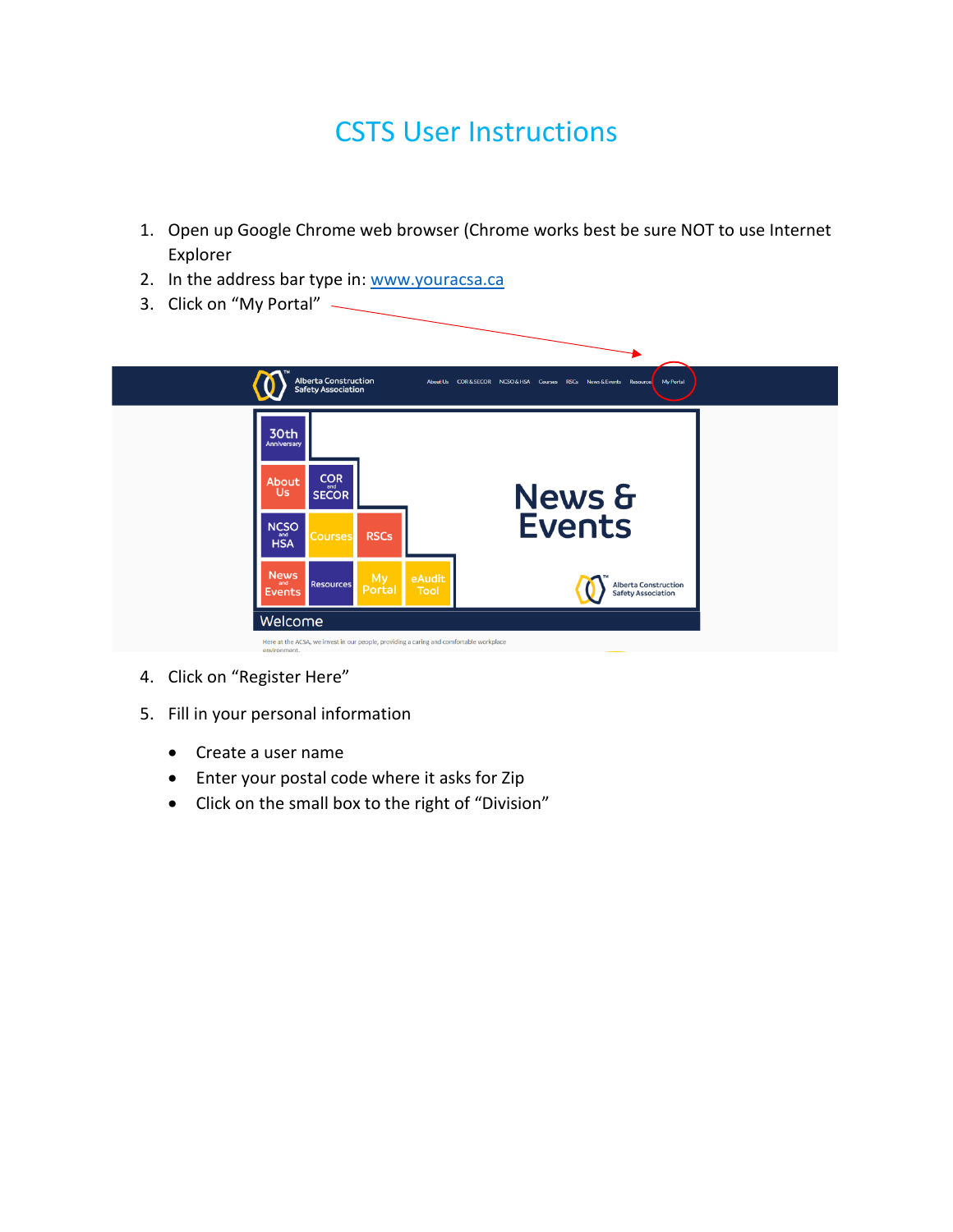6. In the box under Title, enter "**alberta ironworkers**" then click search

| <b>Search Division</b> |               |        | $\times$                       |
|------------------------|---------------|--------|--------------------------------|
| Title:                 | ID:           |        | <b>Q</b> Search<br>(0 Results) |
| <b>Title</b>           | $\mathsf{ID}$ | Parent |                                |
|                        |               |        |                                |
|                        |               |        | Cancel                         |

Click on "Alberta Ironworkers Union Local 725"

| <b>Title:</b>                                                                               | ID:    |           |                 |
|---------------------------------------------------------------------------------------------|--------|-----------|-----------------|
| alberta ironworkers                                                                         |        |           | <b>Q</b> Search |
| <b>Title</b>                                                                                | ID     | Parent    | (3 Results)     |
|                                                                                             |        |           |                 |
| <b>ALBERTA</b><br><b>IRONWORKERS</b><br><b>APPRENTICESHIP &amp;</b><br><b>TRAINING PLAN</b> | 213887 | Segment 3 |                 |
| <b>ALBERTA</b><br><b>IRONWORKERS</b><br><b>UNION LOCAL 720</b>                              | 234844 | Segment 3 |                 |
| <b>ALBERTA</b><br><b>IRONWORKERS</b><br><b>UNION LOCAL 725</b>                              | 213888 | Segment 3 |                 |
|                                                                                             |        |           |                 |
|                                                                                             |        |           | Cancel          |

• After all your personal information is entered click "Next"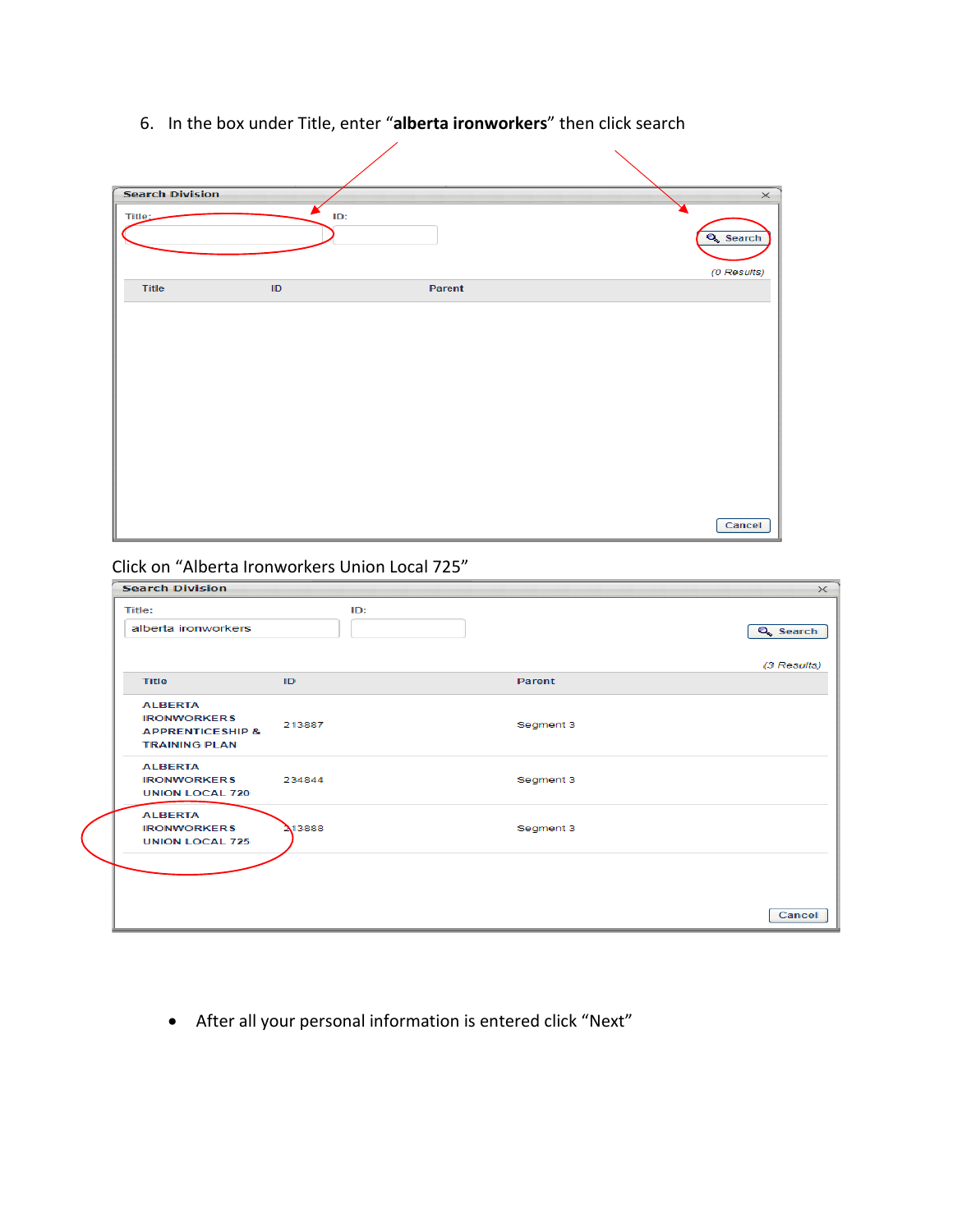7. Create a password and enter it twice



8. Click "Log In"



9. Once you have logged in Click on the Course Catalogue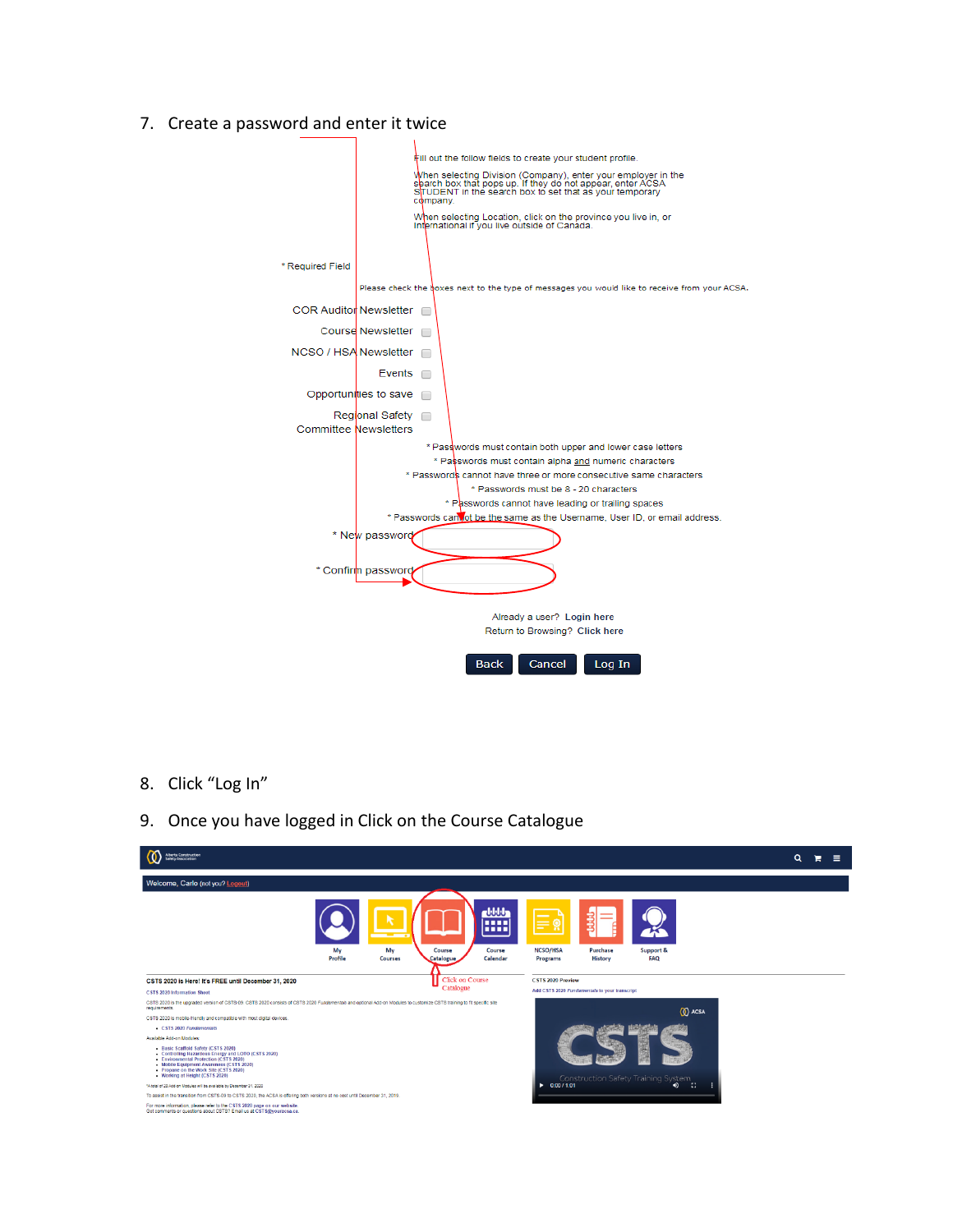10. Under Browse for Training, Scroll to the "C" – Look for Construction Safety Training System (CSTS 2020) Fundamentals – Click on the Curriculum buttom



## 11. Click the Blue request button

| youracsa.csod.com/LMS/LoDetails/Details/Loaspx?ioId=364890bb-b85c-41d2-9b8e-ffc4c6c34f55&back=%2fLM5%2fBrowseTraining%2fBrowseTraining.aspx#t=1<br>c<br>$\leftarrow$ $\rightarrow$                                           | Hi Apps My Gmail My Tradescents Home @ Canada Post-Find. @ FAS Home @ CW81W Portal @ CT-Course B Inform-Courses @ AP-Courses @ Fusion-Courses @ Milcon-Ecurates @ Milcon-T20 @ Canada Apprentice In Mobility Tax-For M @                                                                                                                                                                                                                                                                                   | ☆● |
|------------------------------------------------------------------------------------------------------------------------------------------------------------------------------------------------------------------------------|------------------------------------------------------------------------------------------------------------------------------------------------------------------------------------------------------------------------------------------------------------------------------------------------------------------------------------------------------------------------------------------------------------------------------------------------------------------------------------------------------------|----|
| Alberta Construction<br>Safety Association                                                                                                                                                                                   | Q                                                                                                                                                                                                                                                                                                                                                                                                                                                                                                          | ≡  |
| W Browse Training Details                                                                                                                                                                                                    |                                                                                                                                                                                                                                                                                                                                                                                                                                                                                                            |    |
| <b>Training Details</b>                                                                                                                                                                                                      |                                                                                                                                                                                                                                                                                                                                                                                                                                                                                                            |    |
| You have already completed this training.                                                                                                                                                                                    |                                                                                                                                                                                                                                                                                                                                                                                                                                                                                                            |    |
| Construction Safety Training System (CSTS 2020) - Fundamentals<br>Curriculum - Alberta Construction Safety Association<br><b>Request</b>                                                                                     | Click on the<br><b>Request Button</b>                                                                                                                                                                                                                                                                                                                                                                                                                                                                      |    |
|                                                                                                                                                                                                                              | Construction Safety Training System (CSTS 2020) - Fundamentals                                                                                                                                                                                                                                                                                                                                                                                                                                             |    |
| elaarning                                                                                                                                                                                                                    | The Construction Safety Training System (CSTS) course is comprised of 9 modules designed for the individual worker and is offered only through eLearning. The training can<br>be completed at your own pace, and the full program takes on average ninety minutes to two hours to complete. CSTS gives a basic overview of various health and safety<br>topics, and students are tested for mastery of the content. This program is a pre-entry requirement for many construction and industry work sites. |    |
| CSTS Fundamentals Modules:                                                                                                                                                                                                   |                                                                                                                                                                                                                                                                                                                                                                                                                                                                                                            |    |
| . Worker and Employer Responsibilities<br>· Work Site Expectations<br>· Hazard Management<br>· Personal Protective Equipment<br>. Manual Litting<br>· Hand Tools<br>· Noise<br>· WHINES<br>· Emergency Response Preparedness |                                                                                                                                                                                                                                                                                                                                                                                                                                                                                                            |    |
| The CSTS course qualifies for 0.5 BCRSP Certificate maintenance points. (CPM 10231)                                                                                                                                          |                                                                                                                                                                                                                                                                                                                                                                                                                                                                                                            |    |

12. Return to the main menu, click on the yellow 'My Courses' tab, and Select the CSTS 2020 to begin the course

Please note you may have to change some of the settings in Google Chrome in order for the training to begin